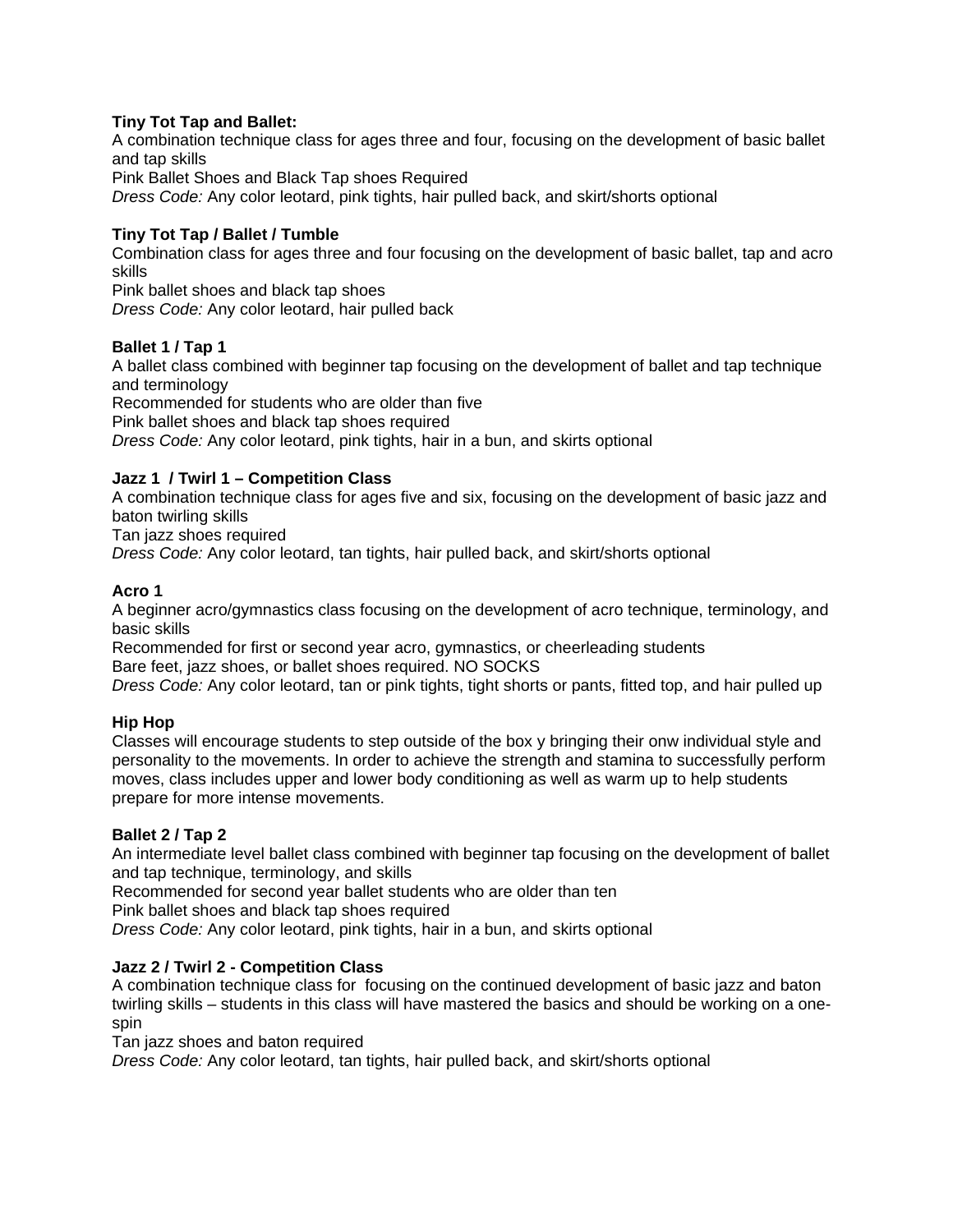### **Acro 2**

An intermediate acro/gymnastics class focusing on the development of acro technique, terminology, and tumbling skills

Recommended for acro, gymnastics, or cheerleading students with 3 or more years of experience Bare feet, jazz shoes, or ballet shoes required. PLEASE NO SOCKS

*Dress Code:* Any color leotard, tan or pink tights, tight shorts or pants, fitted top, and hair pulled up

### **HIP Hop**

Classes will encourage students to step outside of the box y bringing their onw individual style and personality to the movements. In order to achieve the strength and stamina to successfully perform moves, class includes upper and lower body conditioning as well as warm up to help students prepare for more intense movements

### **Ballet 3 & Pointe**

An advanced ballet class focusing on the development of ballet technique, terminology, and advanced skills

Recommended for third year ballet students who are older than ten Ballet shoes required. Pointe shoes by recommendation only *Dress Code:* Any color leotard, pink tights, hair in a bun, and skirts optional

## **Pre-Teen Contemporary**

A beginner contemporary class focusing on the combination of modern and ballet movements This class will also aide in the development of improvisational skills and musical interpretation Recommended for students from ages eight through thirteen

*Dress Code:* leotard, tights, tight shorts or pants, workout or fitted top and hair up or down *Shoes:* ballet, jazz, foot undies, or barefoot (all optional)

### **Teen Contemporary**

### **(Competition Team by Recommendation)**

A contemporary class focusing on the combination of modern and ballet movements This class will also aide in the development of improvisational skills and musical interpretation Recommended for students ages fourteen and older

*Dress Code:* leotard, tights, tight shorts or pants, workout or fitted top and hair up or down *Shoes:* ballet, jazz, foot undies, or barefoot (all optional)

### **Pre Teen Jazz / Contemporary**

An intermediate level jazz class focusing on the development of jazz technique, terminology, and skills

Recommended for second year jazz students who are older than ten

Jazz shoes required

*Dress Code:* Any color leotard, tan or pink tights, tight shorts or pants, fitted top, and hair pulled up

# **Teen Jazz**

# **(Competition Team by Recommendation)**

An advanced jazz class focusing on the development of jazz technique, terminology, and advanced skills

Recommended for third year jazz students who are older than ten

Jazz shoes required

*Dress Code:* Any color leotard, tan or pink tights, tight shorts or pants, fitted top, and hair pulled up

# **Elite Twirl / Halftime – Competition Class**

An advanced baton twirling class focusing on baton technique, skills, and terminology. Recommended for students ages seven and older whose skills three spins.